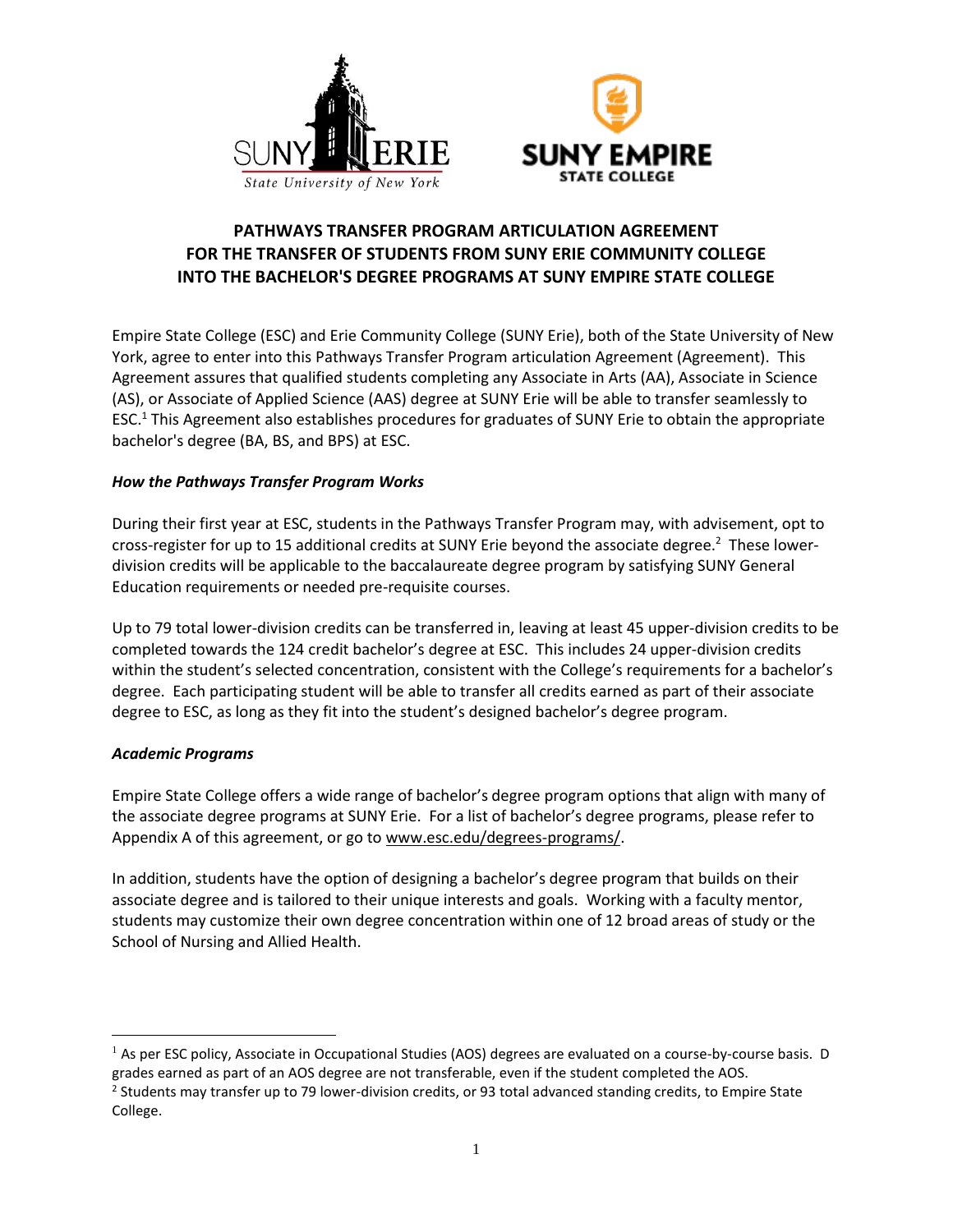Students at Empire State College can earn their degree without having to leave their home community. The flexibility of the educational model allows them to customize their courses to fit around their family, work and community commitments. Students are able to combine a number of course modalities into their degree program including online courses, independent studies, seminars and small group studies, residencies, and cross registration at other colleges (with advisement).

## *Benefits for SUNY Erie Community College Transfer Students*

Empire State College will provide the following benefits for participating SUNY Erie students:

- Waiver of the \$50 admission / orientation fee
- Provision of a \$100 transfer scholarship in the first term of matriculated enrollment at ESC
- Guaranteed admission to a bachelor's degree program (except for ESC's Bachelor of Science in Nursing program)

To be eligible, SUNY Erie transfer students must have completed an associate degree within the last 3 years, or be in (or entering) their final semester of completing an associate degree.<sup>3</sup>

A unique application benefits code for interested students to use during the admissions application process will be created by ESC and provided to appropriate staff at SUNY Erie for distribution.

## *Benefits for Employees of SUNY Erie Community College*

 $\overline{a}$ 

Employees of SUNY Erie may participate in the Pathways Transfer Program and become students at ESC by way of this Agreement. Employees who already hold an associate degree are eligible for the benefits as listed above for transfer students, regardless of when they received their degree. Further, employees who hold a bachelor's degree and wish to pursue a graduate degree at Empire State College are eligible for the following benefits:

- Waiver of the \$50 graduate admission / orientation fee
- \$100 graduate student scholarship in the first term of matriculated enrollment in the School for Graduate Studies
- A single point of contact at the School for Graduate Studies to guide new students through the admissions, enrollment and orientation process

Evan Reese Graduate Outreach and Academic Advisement Coordinator Evan.Reese@esc.edu (800) 847-3000 ext. 2904

For a complete list of graduate level degree and certificate programs offered by Empire State College, or to apply, please go to https://www.esc.edu/graduate-studies/.

 $3$  Note that this applies only to the completion date of the associate degree, and not when all of the courses within the degree were completed. Please refer to "Guidelines of the Agreement", item #4.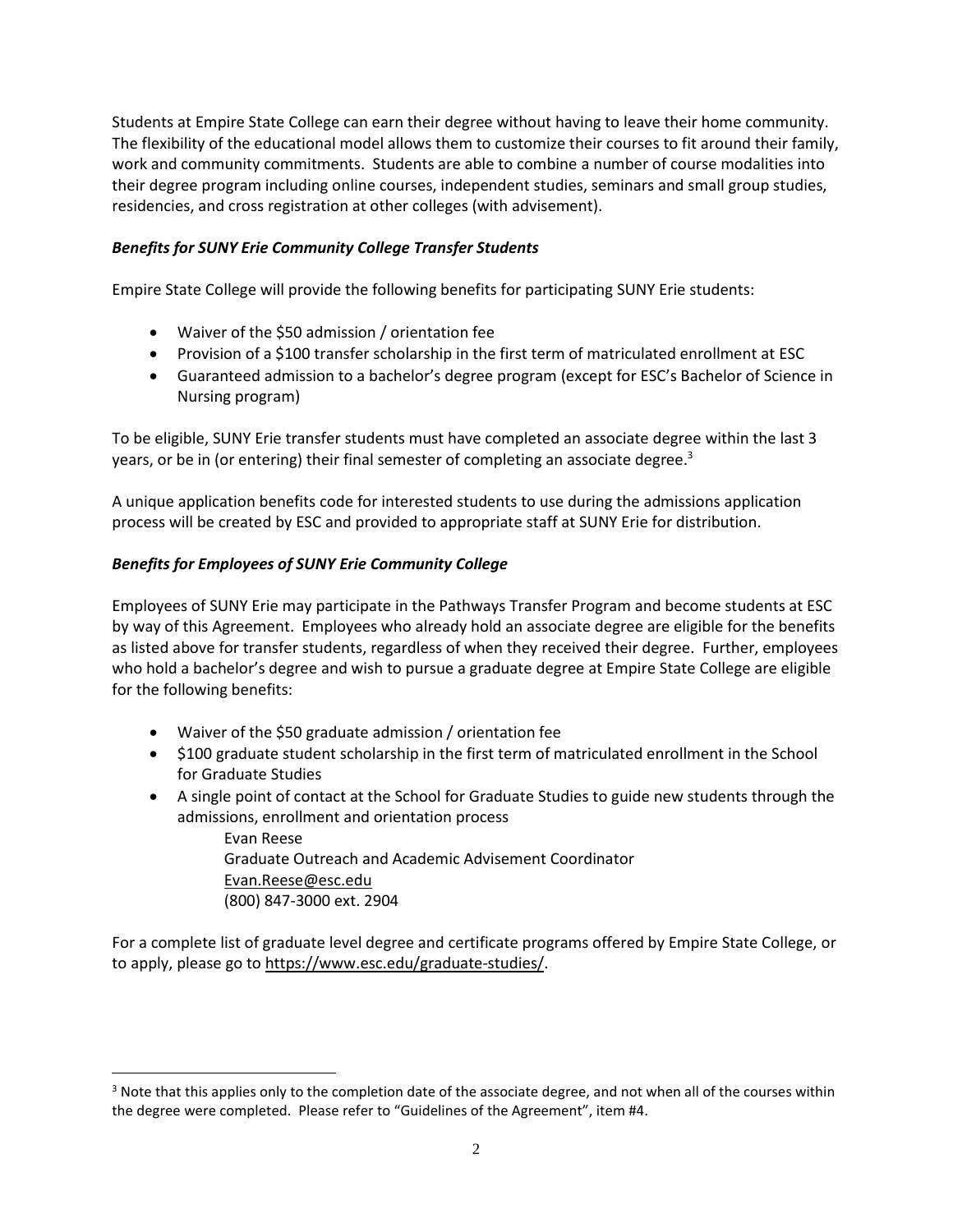## *Benefits for Active Military, Veterans, and Spouses*

Empire State College has a long-standing commitment of supporting active military, veterans and family members, and enthusiastically pledges to maintain its commitment to provide the following benefits and services to military-aligned students:

- Pre-enrollment advising and an Evaluated Education Plan (EEP) with a review of anticipated transfer credits prior to enrollment
- Waive all mandatory fees for military members (active-duty, guard, reserve and veterans) along with their spouses. Waived fees include: orientation fee, college fee, student activity fee, technology fee, health and wellness fee, portfolio (assessment) fee, and program amendment fee.
- Individualized Prior Learning Assessment (iPLA) fees are waived for military members (spouses not included at this time but grants may be available; check with OVME)
- Support military-aligned students through VA and TA funding processes
- Access to the Office of Veteran and Military Education (OVME) and its dedicated resources to support student success all the way through to degree completion.

## *Terms of the Agreement*

 $\overline{a}$ 

- 1. ESC agrees, for those students who successfully complete an associate degree (AA, AS, AAS) at SUNY Erie and meet ESC's admissions requirements, to accept the entire associate degree from SUNY Erie into a bachelor's degree program.<sup>4</sup> ESC's nursing program is selective and has additional program specific admission requirements, and therefore is not included in the guaranteed admission option.
- 2. SUNY Erie students have the ability to transfer up to 79 lower-division credits towards an ESC bachelor's degree, with the remaining 45 credits (of the 124 credit bachelor's degree) to be completed at the upper-division level with ESC. Upon completion of an associate degree, SUNY Erie students, with appropriate advisement, may complete additional credits up to the 79-credit limit at SUNY Erie.
- 3. The maximum amount of advanced standing a student may be granted at ESC is 93 total credits. This total would include lower and upper-division transcript credits, pre-evaluated credit (such as ACE, NCCRS, or ESC's Professional Learning Evaluation program), military credits, and individualized prior learning assessment, as long as those credits fit into an approved degree program. Additional details are found in the "Academic Guidelines" section of this Agreement.
- 4. Both SUNY Erie and ESC agree to give the widest possible publicity to the establishment of this Agreement, such as inclusion of procedures and descriptions in catalogs, bulletins, marketing publications, and webpages. This literature should clearly specify the persons or offices to contact at each institution.
- 5. SUNY Erie agrees to advise interested students, alumni and faculty advisors of the provisions of this Agreement.
- 6. ESC will provide pre-enrollment advising and/or information sessions for prospective transfer students onsite and online as appropriate. Further, ESC will provide outreach to SUNY Erie faculty and staff regarding ESC information and this Agreement.
- 7. This Agreement becomes effective when all signatures are affixed and remains in effect for five years thereafter. Matters of concern that affect this articulation Agreement should be brought

<sup>4</sup> As per ESC policy, Associate in Occupational Studies (AOS) degrees are evaluated on a course-by-course basis.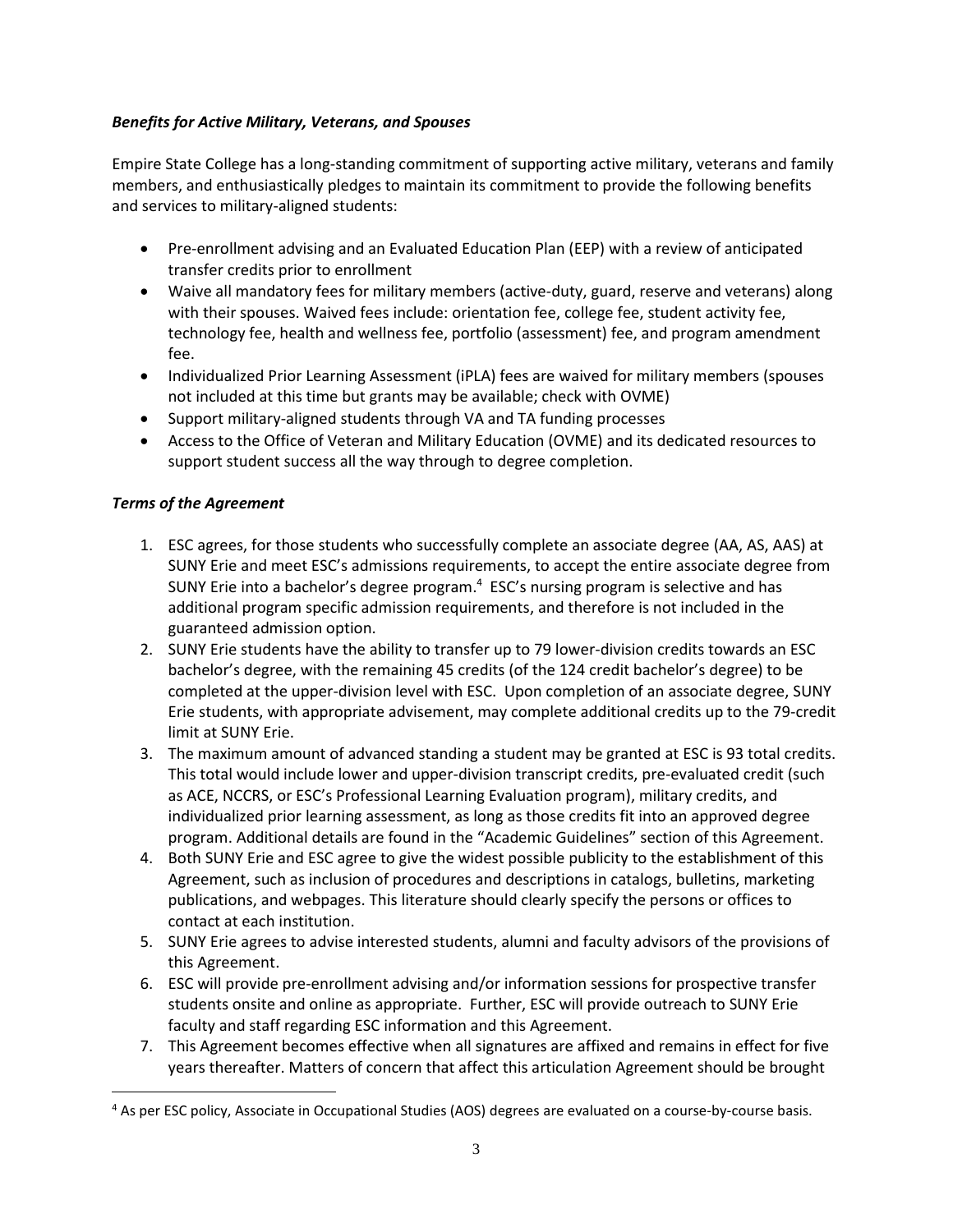to the attention of the Director of Academic Development in the Office of Academic Affairs at ESC, and the Vice President for Academic Affairs at SUNY Erie for discussion and amendments. The Agreement may be amended or renewed by mutual Agreement in writing.

8. Either party may terminate this Agreement with thirty calendar days of advanced notice, in writing, sent via certified mail return receipt requested to:

| <b>Empire State College</b>      | <b>SUNY Erie Community College</b>     |
|----------------------------------|----------------------------------------|
| Dr. Brian Goodale                | Dr. Douglas Scheidt                    |
| Director of Academic Development | Provost & Executive Vice President for |
| One Union Avenue                 | <b>Academic Affairs</b>                |
| Saratoga Springs, NY 12866       | 6205 Main Street                       |
|                                  | Williamsville, NY 14221                |

- 9. In performing its obligations under this Agreement, each party shall comply with all applicable laws, rules, regulations, institutional policies, and accreditation standards.
- 10. This Agreement is not exclusive to SUNY Erie.
- 11. ESC and SUNY Erie agree that each is acting independently of the other, that they are not a joint venture, and that neither party is an agent of the other.
- 12. Both parties acknowledge that this Agreement does not create a partnership as defined by New York Partnership Law, nor is either Party acting as the agent for the other. The parties agree that each is acting independently of the other, in a cooperative collaboration.
- 13. Both colleges acknowledge the confidential nature of student information that may be exchanged between them. As such, both colleges agree that this information must be kept secure, confidential, and only disclosed for authorized purposes, pursuant to the Family Educational Rights and Privacy Act (FERPA). Student information will not be shared with third parties, and all FERPA regulations will be adhered to.

### *Guidelines of the Agreement*

- 1. SUNY Erie students who successfully complete associate degree requirements for an AA, AS or AAS will be able to transfer to ESC all credits earned for the associate degree, including "D" grades that are part of the completed degree. If a student transfers to ESC without a completed associate degree, "D" grades are not transferable.
- 2. For a bachelor's degree at ESC, students must minimally complete 31 upper-division credits in residence towards a 124-credit bachelor's degree (see "Academic Guidelines" section for more details).
- 3. Any courses taken at SUNY Erie beyond the associate degree will be evaluated for transfer separately from the associate degree based on ESC's advanced standing policies.
- 4. There is no time limitation on transfer credits substantiated by a transcript except in areas where that learning may become outdated, such as in computer technologies and the sciences. Such credits will be evaluated on a course-by-course basis and may not be accepted if it is crucial to the structure of a degree program or concentration.
- 5. Students will be given the opportunity to complete all requirements for the bachelor's degree in a closely related area of concentration. For students who have completed associate degrees that are not closely related to the desired bachelor's degree area of study, additional courses may be required to complete their degrees and, in these cases, transcripts will be evaluated on a course-by-course basis to achieve maximum transferability.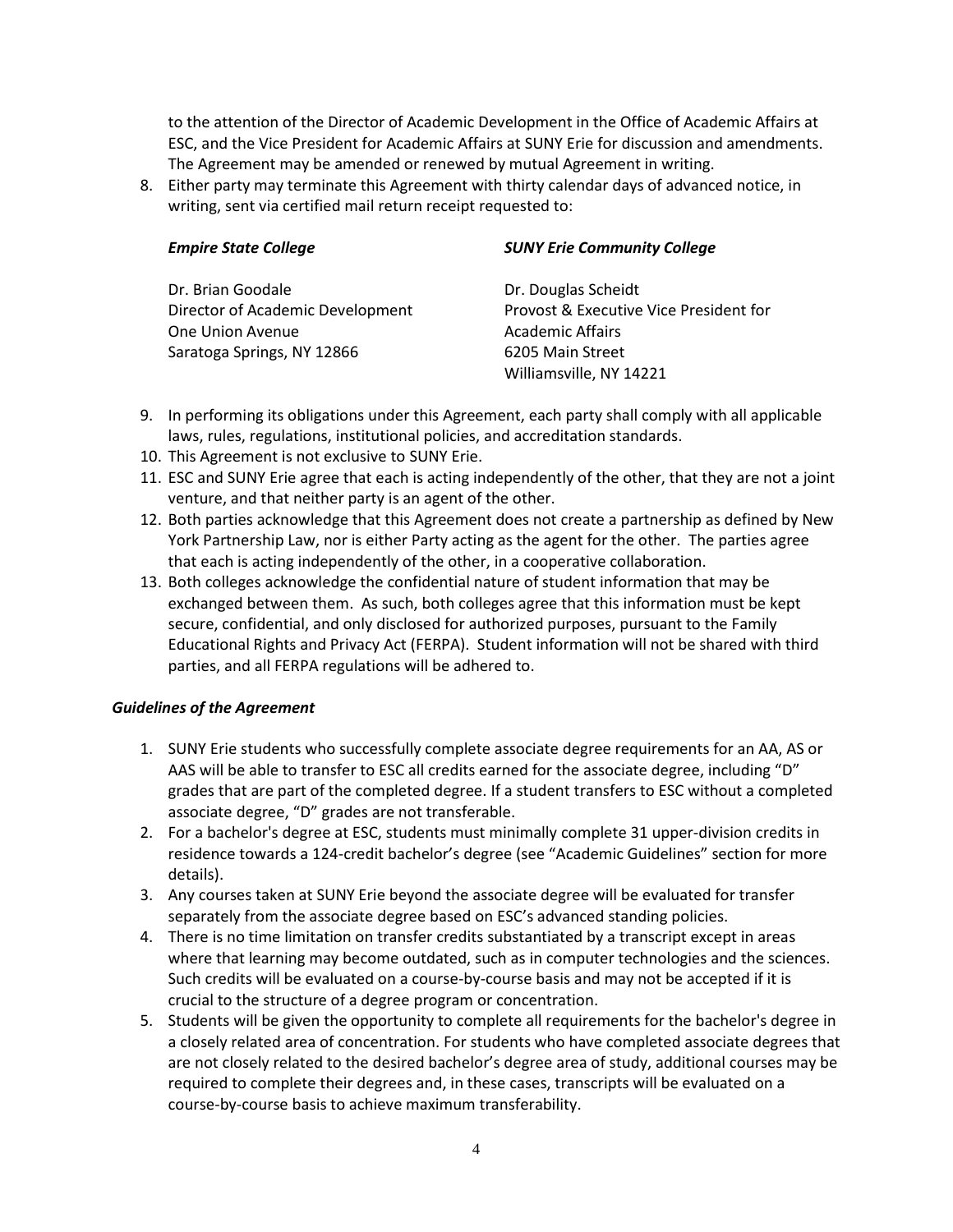- 6. All students need to complete the application process and meet all admissions criteria before being accepted to ESC.
- 7. Students may enroll at ESC on a full-time or part-time basis.
- 8. SUNY Erie will notify ESC of any substantive changes and/or alterations of its existing program and/or modifications related to accreditation status and/or program registration with registry agencies, if any, within 30 days of initial notification.

## *Academic Guidelines*

At ESC, students may self-design their bachelor's degree using approved area of study guidelines and the State University of New York (SUNY) and ESC degree requirements. Students pursuing a degree at ESC through this Agreement work with an assigned faculty mentor to determine the most appropriate degree for their interests and goals, and how best to apply the advanced standing transfer credits in designing their degree. Students are encouraged to complete the degree planning process as soon as possible after matriculating at ESC, however, the process must be completed before a student registers for the final 16 credits of their degree program.

| <b>Degree</b> | <b>Total</b><br><b>Credits</b> | <b>Maximum</b><br>Advanced<br><b>Standing</b><br><b>Credits</b> | <b>Minimum ESC</b><br><b>Credits in</b><br><b>Residence</b> | <b>Minimum</b><br><b>Upper-Division</b><br><b>Credits</b> | <b>Minimum Upper-</b><br><b>Division Credits</b><br>in the<br>Concentration | <b>Minimum</b><br><b>Liberal Arts</b><br>and Sciences<br><b>Credits</b> |
|---------------|--------------------------------|-----------------------------------------------------------------|-------------------------------------------------------------|-----------------------------------------------------------|-----------------------------------------------------------------------------|-------------------------------------------------------------------------|
| <b>B.A.</b>   | 124                            | 93                                                              | 31                                                          | 45                                                        | 24                                                                          | 94                                                                      |
| B.S.          | 124                            | 93                                                              | 31                                                          | 45                                                        | 24                                                                          | 62                                                                      |
| <b>B.S.N.</b> | 124                            | 93                                                              | 31                                                          | 45                                                        | 40                                                                          | 62                                                                      |
| B.P.S         | 124                            | 93                                                              | 31                                                          | 45                                                        | 24                                                                          | 32                                                                      |

*Table 1 Empire State College Bachelor's Degree Requirements*

- Area of Study and Concentration guidelines are used to structure the student's individualized degree program curriculum.
- To satisfy SUNY General Education requirements, every ESC bachelor's degree program must include at least 30 credits in seven general education knowledge and skill areas, as well as the areas of Mathematics and Basic Communication.
- Every ESC student must take 4-8 credits in Educational Planning.

Possible sources of additional Advanced Standing Credits:

- Individualized Prior Learning Assessment<sup>5</sup>
- Transcript credit from a regionally accredited college or university
- **Standardized exams, such as CLEP or other exams**<sup>6</sup>
- Military credit evaluated by the American Council on Education (ACE)
- Licenses or training evaluated by Empire State College

 $\overline{a}$ 

<sup>&</sup>lt;sup>5</sup> Individualized Prior Learning Assessment (iPLA) is credit awarded for verifiable college level learning acquired through work, life experience or independent study

<sup>6</sup> https://www.esc.edu/why-esc/credit-for-prior-learning/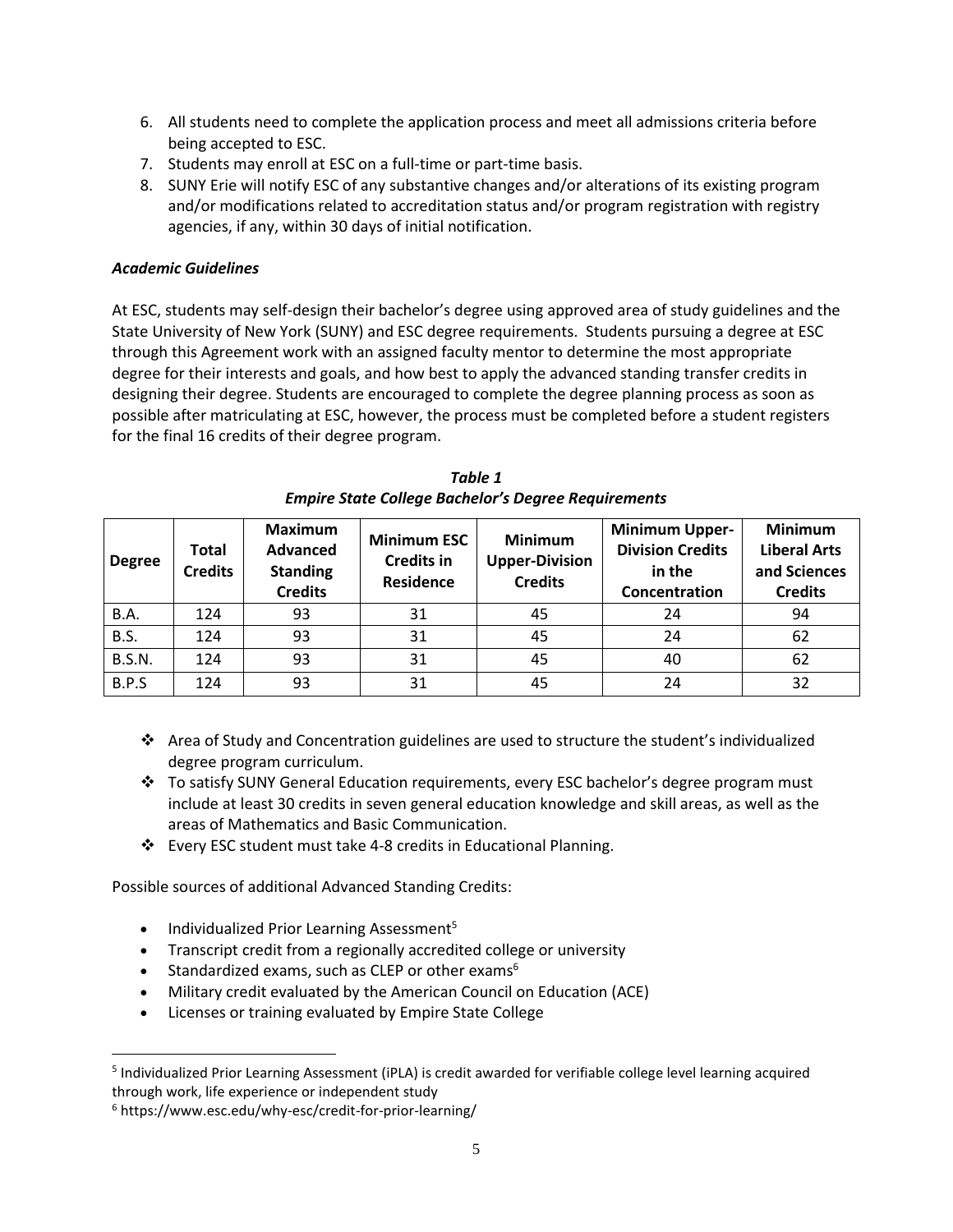#### *General Information*

Further information about ESC may be obtained by calling the Empire State College Student Information Center at (800) 847-3000 ext. 2285 (8:30am-5pm, Monday-Friday).

All transfer students must submit the Empire State College Application for Admission form along with an official transcript of completed course work from all colleges previously attended to the Office of Admissions, Empire State College, 111 West Avenue, Saratoga Springs, NY 12866. These forms can be found at https://www.esc.edu/admissions/.

#### *For Further Information*

#### SUNY *Erie Community College* **Empire State College**

Debb Schmitt National According Karen Bertolini Coordinator for Advanced Studies Channel Recruiter North Campus North Campus Western New York Region Schmitt@ecc.edu Karen.Bertolini@esc.edu (716) 851-1270 (716)686-7835 ext. 3835

#### *Tuition and Fees*

To learn more about Empire State College's current SUNY tuition and fee schedule, please refer to: https://www.esc.edu/tuition-financial-aid/tuition-rates/.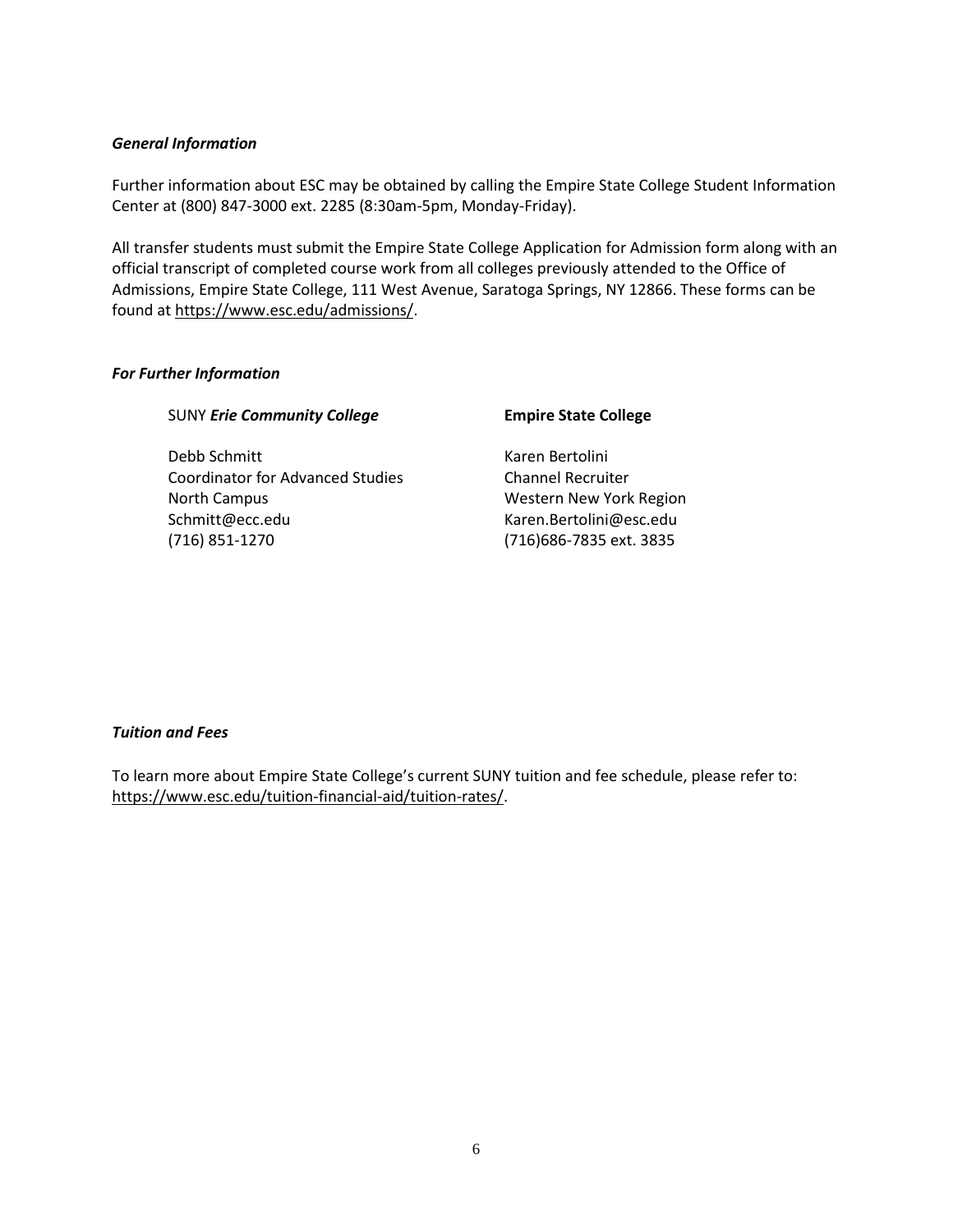*Signatures to the Agreement*

## **EMPIRE STATE COLLEGE**

 $\bullet$   $\angle$   $\qquad \qquad$   $\qquad$   $\qquad$   $\qquad$   $\qquad$   $\qquad$   $\qquad$   $\qquad$   $\qquad$   $\qquad$   $\qquad$   $\qquad$   $\qquad$   $\qquad$   $\qquad$   $\qquad$   $\qquad$   $\qquad$   $\qquad$   $\qquad$   $\qquad$   $\qquad$   $\qquad$   $\qquad$   $\qquad$   $\qquad$   $\qquad$   $\qquad$   $\qquad$   $\qquad$   $\qquad$   $\qquad$   $\qquad$   $\qquad$   $\qquad$ Jim Malatras **Date** President  $\frac{M_{\theta g} \text{}}{M_{\theta g} \text{}} \frac{B_{\theta n} k_{\theta r}}{M_{\theta g} \text{}}$   $\frac{M_{\theta g} \text{}}{M_{\theta g} \text{}}$ Meg Benke Date Date Date Provost and Executive Vice President of May 4, 2020<br>Date<br>Apr 9, 2020

## **SUNY ERIE COMMUNITY COLLEGE**

Academic Affairs

[\\_\\_\\_\\_\\_\\_\\_\\_\\_\\_\\_\\_\\_\\_\\_\\_\\_\\_\\_\\_\\_\\_\\_\\_\\_\\_\\_\\_\\_\\_\\_\\_\\_\\_\\_\\_\\_\\_\\_\\_\\_\\_\\_\\_](https://sunyerie.na2.echosign.com/verifier?tx=CBJCHBCAABAAFiBEpXNz0OvorL9GYPEJlmFp4-Y-cZQ1) \_\_\_\_\_\_\_\_\_\_\_\_\_

Douglas Scheidt **Date** Date **Date** Provost and Executive Vice President

May 4, 2020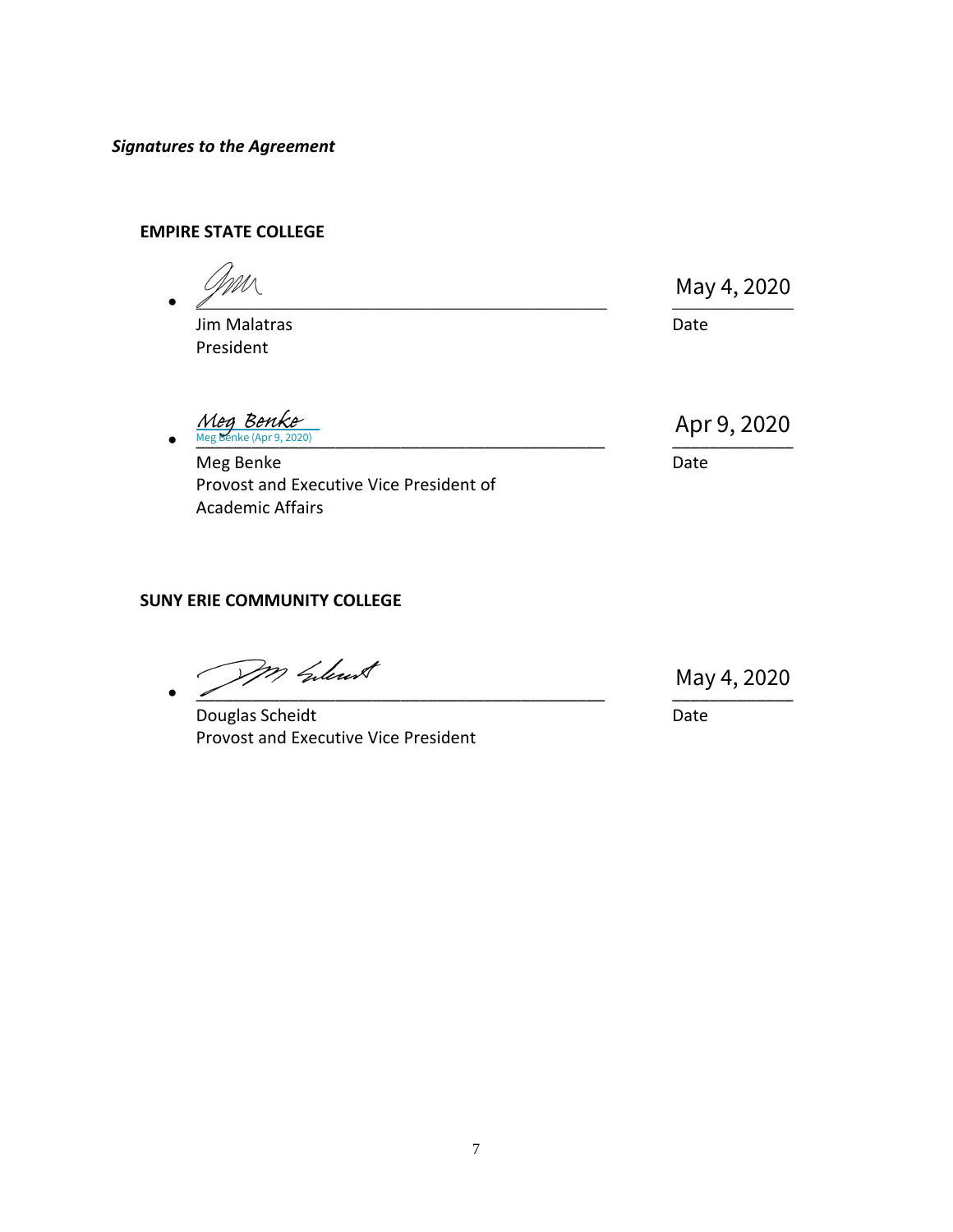## **Appendix A: SUNY Empire State College Undergraduate Degree Programs**

Empire State College offers a variety of bachelor's degree options (B.A., B.S., B.P.S.). Students may customize a program in a broad area of study, develop a focused concentration within an area of study, or select from one of the structured degree options. As of the signing of this Pathways agreement, the College offers the programs listed below. For the most current listing, please refer to the "Degrees & Programs" section of the ESC website (www.esc.edu).

Areas of Study Structured Degree Programs The Arts **Accounting (B.S.) Accounting (B.S.**) Business, Management and Economics The Addiction Studies (B.S.) Community and Human Services Allied Health (B.S.) Cultural Studies Business Administration (B.S.) Educational Studies **Human Resource Management (B.S.)** Historical Studies Management (B.S.) Human Development **Proposed Contact Contact Propose** Psychology (B.A.) Interdisciplinary/Multidisciplinary Studies Nursing (RN to BSN) Labor Studies Public Affairs Science, Mathematics and Technology Social Science

Many associate degree programs can transfer into several different bachelor's degree program areas, including Interdisciplinary/Multidisciplinary Studies. Empire State College faculty mentors work with each transfer student to determine which program best fits with their career goals while maximizing transfer credits. The following is a list of associate degree programs at Erie Community College and the Empire State College bachelor's degree programs that best align with them. Other bachelor's degree programs may also be an option, though additional prerequisite coursework may be needed.

| <b>SUNY Erie Community College</b>                | <b>SUNY Empire State College</b>                   |
|---------------------------------------------------|----------------------------------------------------|
| <b>Associate Degree Programs</b>                  | <b>Bachelor's Degree and Area of Study Options</b> |
| <b>Biotechnological Science</b>                   | Science, Mathematics and Technology                |
| <b>Business Administration</b>                    | Accounting                                         |
|                                                   | <b>Business Administration</b>                     |
|                                                   | <b>Business, Management and Economics</b>          |
|                                                   | Human Resource Management                          |
|                                                   | Management                                         |
| <b>Business Administration: Office Management</b> | <b>Business Administration</b>                     |
|                                                   | <b>Business, Management and Economics</b>          |
|                                                   | Management                                         |
| Clinical Laboratory Technician                    | <b>Allied Health</b>                               |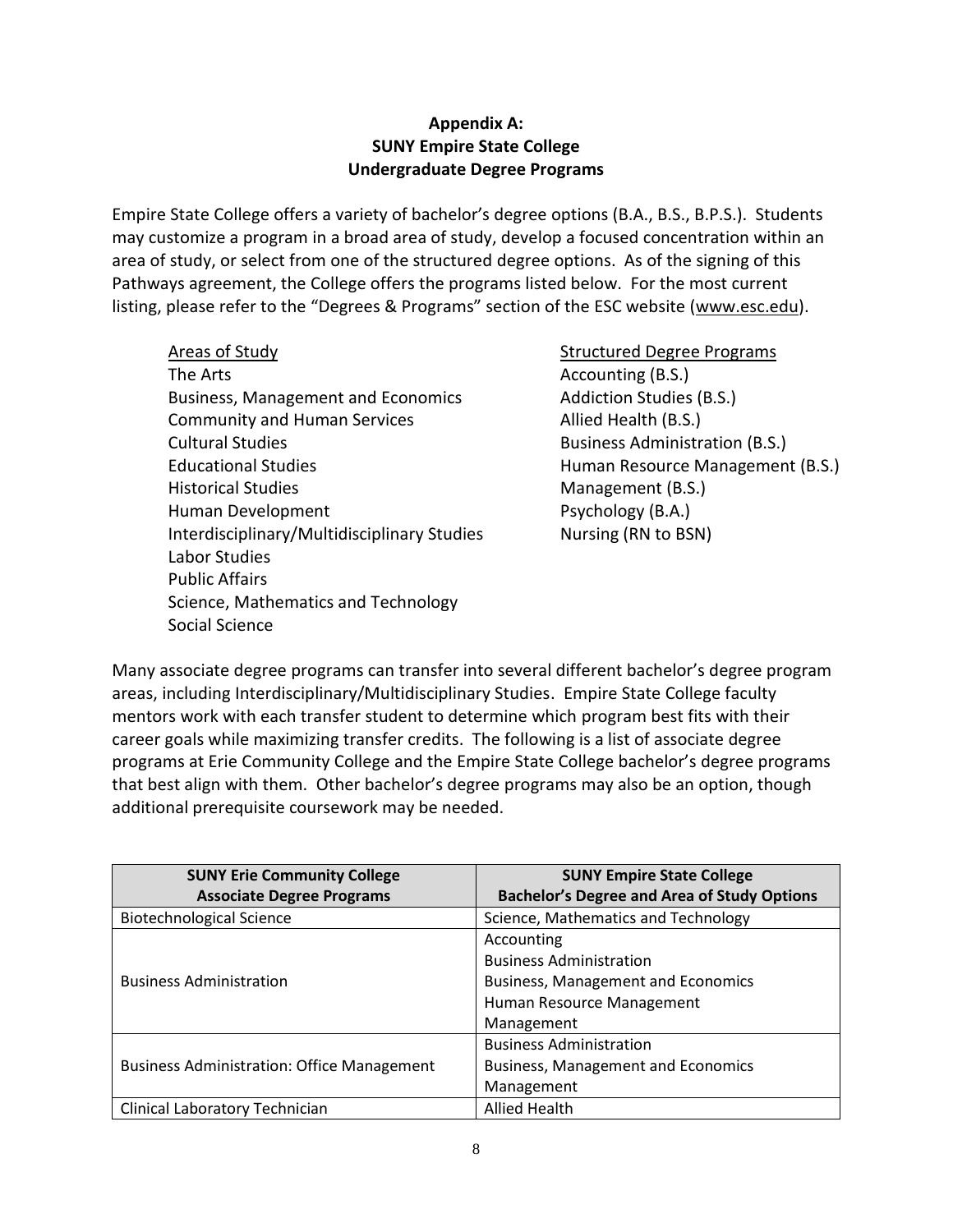|                                                  | Science, Mathematics and Technology       |
|--------------------------------------------------|-------------------------------------------|
|                                                  | The Arts                                  |
| <b>Communication and Media Arts</b>              | <b>Cultural Studies</b>                   |
|                                                  | <b>Public Affairs</b>                     |
| <b>Computer Aided Drafting/Design Technology</b> | Science, Mathematics and Technology       |
| <b>Computer and Electronics Technology</b>       | Science, Mathematics and Technology       |
| <b>Computer Science</b>                          | Science, Mathematics and Technology       |
|                                                  | <b>Community and Human Services</b>       |
| <b>Criminal Justice</b>                          | <b>Public Affairs</b>                     |
|                                                  | Social Science                            |
|                                                  | <b>Community and Human Services</b>       |
| Criminal Justice/Law Enforcement                 | <b>Public Affairs</b>                     |
|                                                  | Social Science                            |
|                                                  | <b>Business, Management and Economics</b> |
| <b>Culinary Arts</b>                             | Management                                |
|                                                  | <b>Allied Health</b>                      |
| <b>Dental Laboratory Technology</b>              | Science, Mathematics and Technology       |
|                                                  | <b>Educational Studies</b>                |
| Early Childhood                                  | Human Development                         |
|                                                  | <b>Community and Human Services</b>       |
| <b>Emergency Management</b>                      | <b>Public Affairs</b>                     |
|                                                  | Social Science                            |
|                                                  | <b>Allied Health</b>                      |
| <b>Emergency Medical Technology/Paramedic</b>    | <b>Community and Human Services</b>       |
|                                                  | Science, Mathematics and Technology       |
| <b>Environmental Science</b>                     | Science, Mathematics and Technology       |
| <b>Fine Arts</b>                                 | The Arts                                  |
|                                                  | <b>Community and Human Services</b>       |
| Fire Protection Technology                       | <b>Public Affairs</b>                     |
|                                                  | Social Science                            |
| Food Service Administration - Dietetic           | <b>Allied Health</b>                      |
| Technology                                       | Science, Mathematics and Technology       |
|                                                  | <b>Business, Management and Economics</b> |
| <b>Health and Wellness Promotion</b>             | <b>Community and Human Services</b>       |
|                                                  | Human Development                         |
|                                                  | Science, Mathematics and Technology       |
|                                                  | <b>Business, Management and Economics</b> |
| <b>Health Information Technology</b>             | Science, Mathematics and Technology       |
|                                                  | <b>Business, Management and Economics</b> |
| Hotel Restaurant Management                      | Management                                |
|                                                  | The Arts                                  |
|                                                  | <b>Cultural Studies</b>                   |
|                                                  | <b>Educational Studies</b>                |
| <b>Humanities</b>                                | <b>Historical Studies</b>                 |
|                                                  | Human Development                         |
|                                                  | Labor Studies                             |
|                                                  | <b>Public Affairs</b>                     |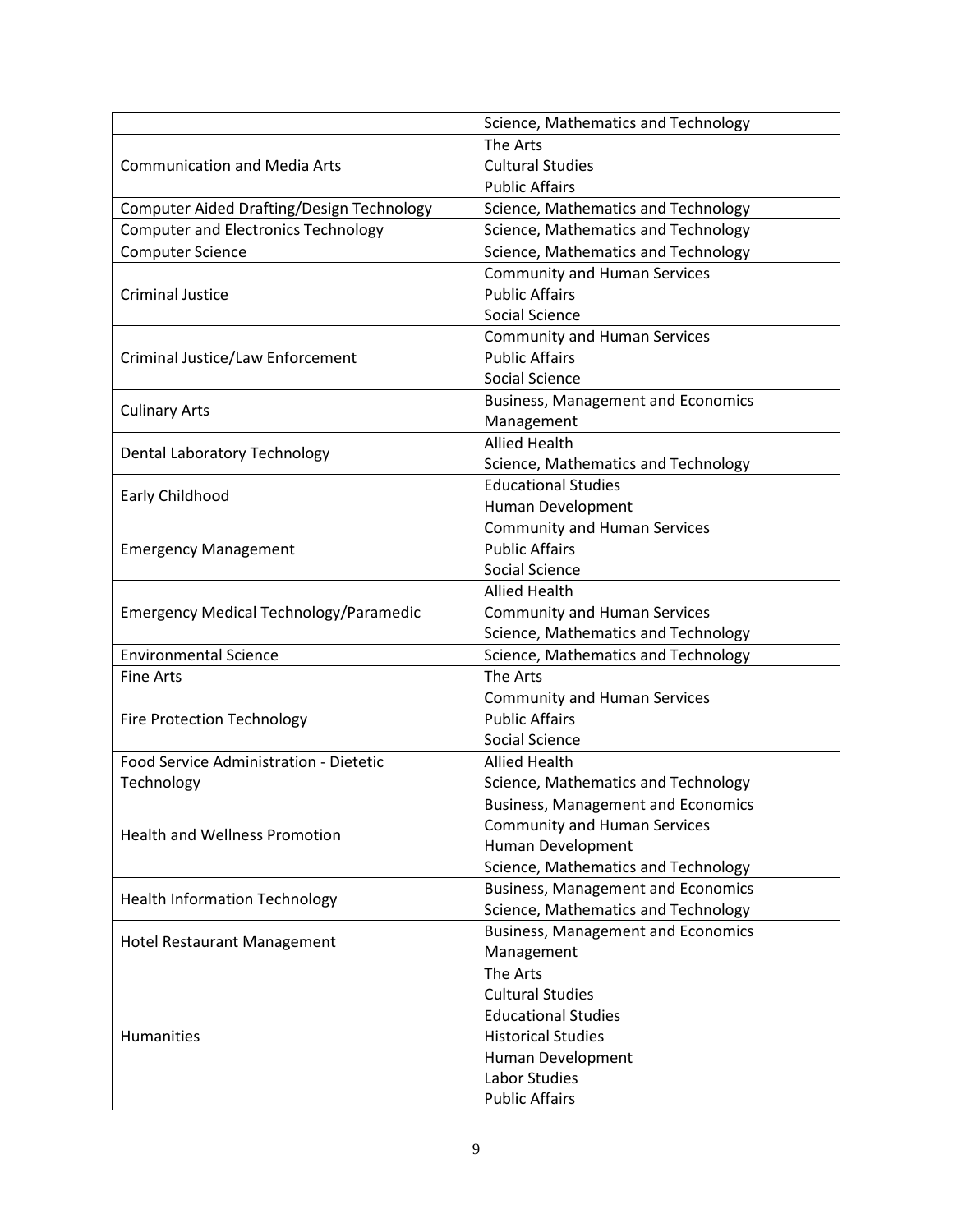|                                                | <b>Social Science</b>                       |  |
|------------------------------------------------|---------------------------------------------|--|
| <b>Information Technology</b>                  | Science, Mathematics and Technology         |  |
| Liberal Arts and Science - Childhood Education | <b>Educational Studies</b>                  |  |
| Grades 1-6                                     |                                             |  |
|                                                | The Arts                                    |  |
|                                                | <b>Cultural Studies</b>                     |  |
|                                                | <b>Educational Studies</b>                  |  |
|                                                | <b>Historical Studies</b>                   |  |
| Liberal Arts and Science - General Studies     | Human Development                           |  |
|                                                | Interdisciplinary/Multidisciplinary Studies |  |
|                                                | Labor Studies                               |  |
|                                                | <b>Public Affairs</b>                       |  |
|                                                | <b>Social Science</b>                       |  |
|                                                | <b>Business, Management and Economics</b>   |  |
| Mathematics                                    | Science, Mathematics and Technology         |  |
|                                                | <b>Allied Health</b>                        |  |
| <b>Medical Assisting</b>                       | <b>Business, Management and Economics</b>   |  |
|                                                | Science, Mathematics and Technology         |  |
|                                                | <b>Addiction Studies</b>                    |  |
| Mental Health Assistant - Substance Abuse      | <b>Community and Human Services</b>         |  |
| Counseling                                     | Human Development                           |  |
| <b>Natural Science</b>                         | Science, Mathematics and Technology         |  |
|                                                | <b>Allied Health</b>                        |  |
| <b>Nursing</b>                                 | Nursing (RN to BSN)                         |  |
| <b>Occupational Therapy Assistant</b>          | <b>Allied Health</b>                        |  |
|                                                | Labor Studies                               |  |
| Paralegal                                      | <b>Public Affairs</b>                       |  |
|                                                | <b>Educational Studies</b>                  |  |
| <b>Physical Education Studies</b>              | Human Development                           |  |
|                                                | Science, Mathematics and Technology         |  |
|                                                | <b>Community and Human Services</b>         |  |
| <b>Police Science</b>                          | <b>Public Affairs</b>                       |  |
|                                                | <b>Social Science</b>                       |  |
| <b>Radiation Therapy Technology</b>            | <b>Allied Health</b>                        |  |
|                                                | <b>Business, Management and Economics</b>   |  |
|                                                | Science, Mathematics and Technology         |  |
| <b>Respiratory Care</b>                        | <b>Allied Health</b>                        |  |
|                                                | <b>Business, Management and Economics</b>   |  |
|                                                | Science, Mathematics and Technology         |  |
| Social Science                                 | <b>Community and Human Services</b>         |  |
|                                                | Human Development                           |  |
|                                                | Labor Studies                               |  |
|                                                | <b>Public Affairs</b>                       |  |
|                                                | Social Science                              |  |
|                                                | <b>Educational Studies</b>                  |  |
| Sports and Leisure Studies                     | Human Development                           |  |
|                                                | Science, Mathematics and Technology         |  |